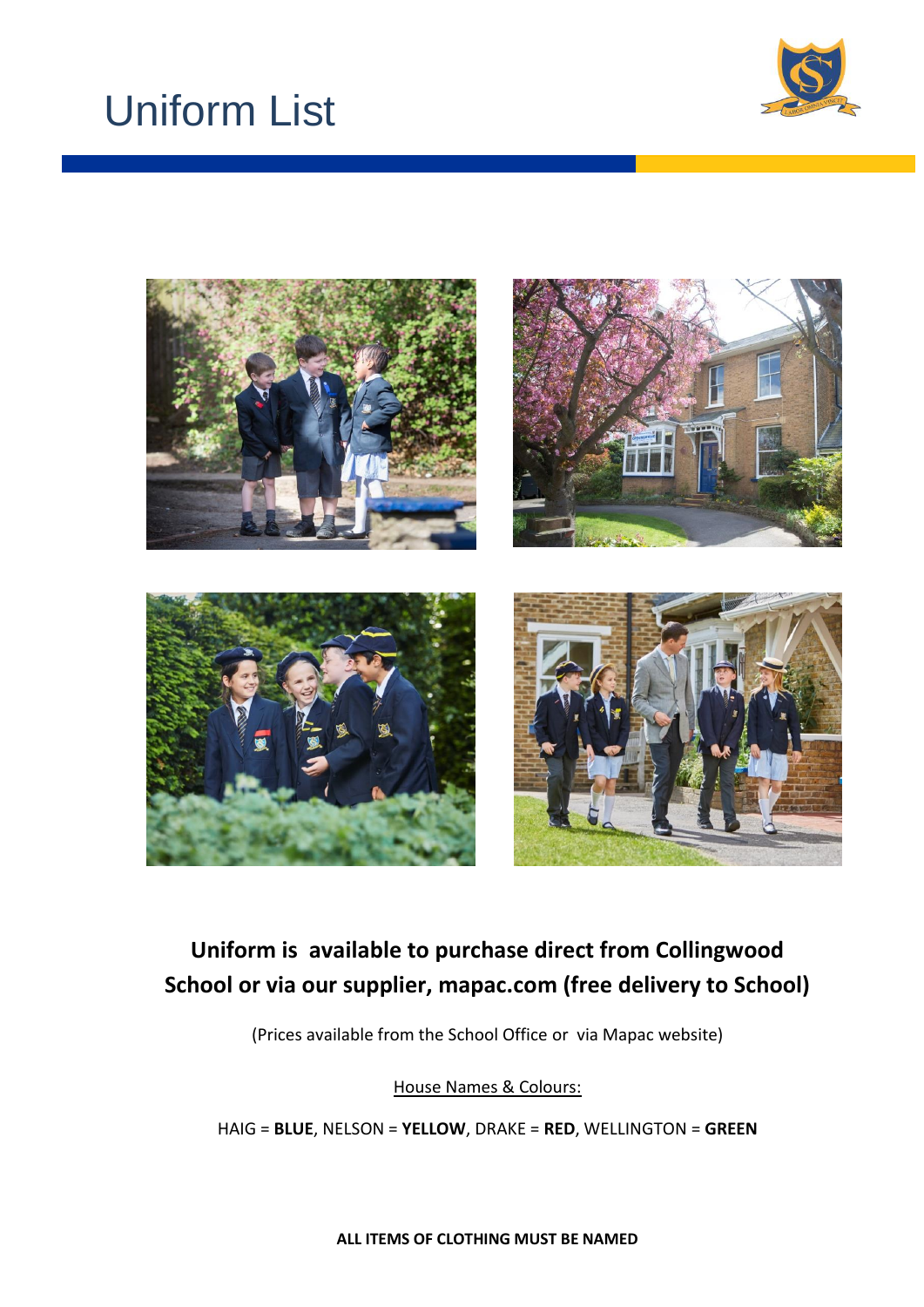# **GIRLS**

### **WINTER - OCTOBER ½ TERM – EASTER**

## **PRE-PREP: Kindergarten, Reception, Years 1 & 2**

Blazer, navy with logo and the state of the Blazer, navy with logo Tie, navy/gold O/E Tie, navy/gold 39" Cardigan, navy with logo Cardigan, navy with logo Blouse, white (long or short sleeved) Blouse, white (long or short sleeved) Pinafore (Box Pleat), navy Skirt (Junior Charleston), navy Socks, navy knee high or navy tights Socks, navy knee high or navy tights Hair Accessories, navy Hair Accessories, navy Beret, navy with logo **Beret**, navy with logo Ski hat, navy with logo states and the Ski hat, navy with logo Scarf, knitted navy/gold stripe Scarf, knitted navy/gold stripe Gloves, navy Gloves, navy Reversible Jacket, navy with logo Reversible Jacket, navy with logo Infant Backpack, navy with logo Junior Backpack, navy with logo Shoes, black leather Shoes, black leather

#### **PREP: Years 3 to 6**

### **SUMMER – EASTER TO OCTOBER HALF TERM**

### **PRE-PREP Kindergarten, Reception, Years 1 & 2**

#### **PREP: Years 3 to 6**

Summer dress, navy striped tie belt Summer dress, navy striped tie belt Blazer, navy with logo and the state of the Blazer, navy with logo Cardigan, navy with logo Cardigan, navy with logo Boater, with navy ribbon Boater, with navy ribbon Socks, white knee high Socks, white knee high Socks, white knee high Legionnaire sun cap, navy with logo Baseball sun cap, navy with logo Hair Accessories, navy **Hair Accessories**, navy Reversible Jacket, navy with logo **Reversible Jacket, navy with logo** Infant Backpack, navy with logo Junior Backpack, navy with logo Shoes, black leather Shoes, black leather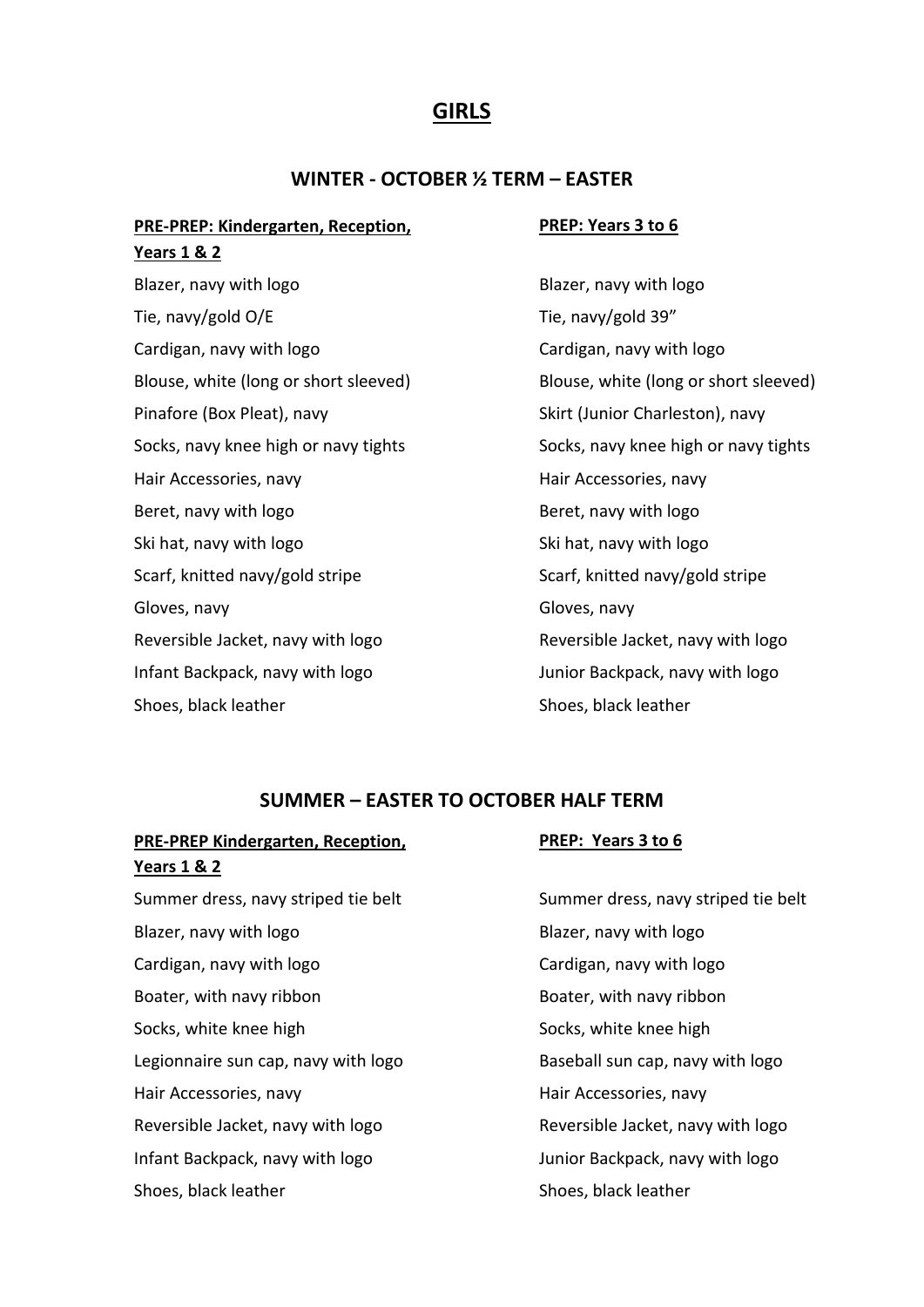# **BOYS**

# **WINTER - OCTOBER ½ TERM – EASTER**

# **PRE-PREP: Kindergarten, Reception,**

#### **PREP: Years 3 to 6**

| <u>Years 1 &amp; 2</u>               |
|--------------------------------------|
| Blazer, navy with logo               |
| Tie, navy/gold O/E                   |
| Pullover, navy with logo             |
| Shirt, white (long or short sleeved) |
| Shorts or Trousers, grey             |
| Socks, grey                          |
| School cap, navy with logo           |
| Ski hat, navy with logo              |
| Scarf, knitted navy/gold stripe      |
| Gloves, navy                         |
| Reversible Jacket, navy with logo    |
| Infant Backpack, navy with logo      |
| Shoes, black leather                 |

Blazer, navy with logo Tie, navy/gold 39" Pullover, navy with logo Shirt, white (long or short sleeved) Trousers, grey Socks, grey School cap, navy with logo Ski hat, navy with logo Scarf, knitted navy/gold stripe Gloves, navy Reversible Jacket, navy with logo Junior Backpack, navy with logo Shoes, black leather

# **SUMMER – EASTER TO OCTOBER HALF TERM**

| PRE-PREP Kindergarten, Reception,    | PREP: Years 3 to 6                   |  |
|--------------------------------------|--------------------------------------|--|
| <u>Years 1 &amp; 2</u>               |                                      |  |
| Blazer, navy with logo               | Blazer, navy with logo               |  |
| Tie, navy/gold O/E                   | Tie, navy/gold 39"                   |  |
| Pullover, navy with logo             | Pullover, navy with logo             |  |
| Shirt, white (long or short sleeved) | Shirt, white (long or short sleeved) |  |
| Shorts, grey                         | Shorts or Trousers, grey             |  |
| Socks, grey                          | Socks, grey                          |  |
| School cap, navy with logo           | School cap, navy with logo           |  |
| Legionnaire sun cap, navy with logo  | Baseball sun cap, navy with logo     |  |
| Reversible Jacket, navy with logo    | Reversible Jacket, navy with logo    |  |
| Infant Backpack, navy with logo      | Junior Backpack, navy with logo      |  |
| Shoes, black leather                 | Shoes, black leather                 |  |